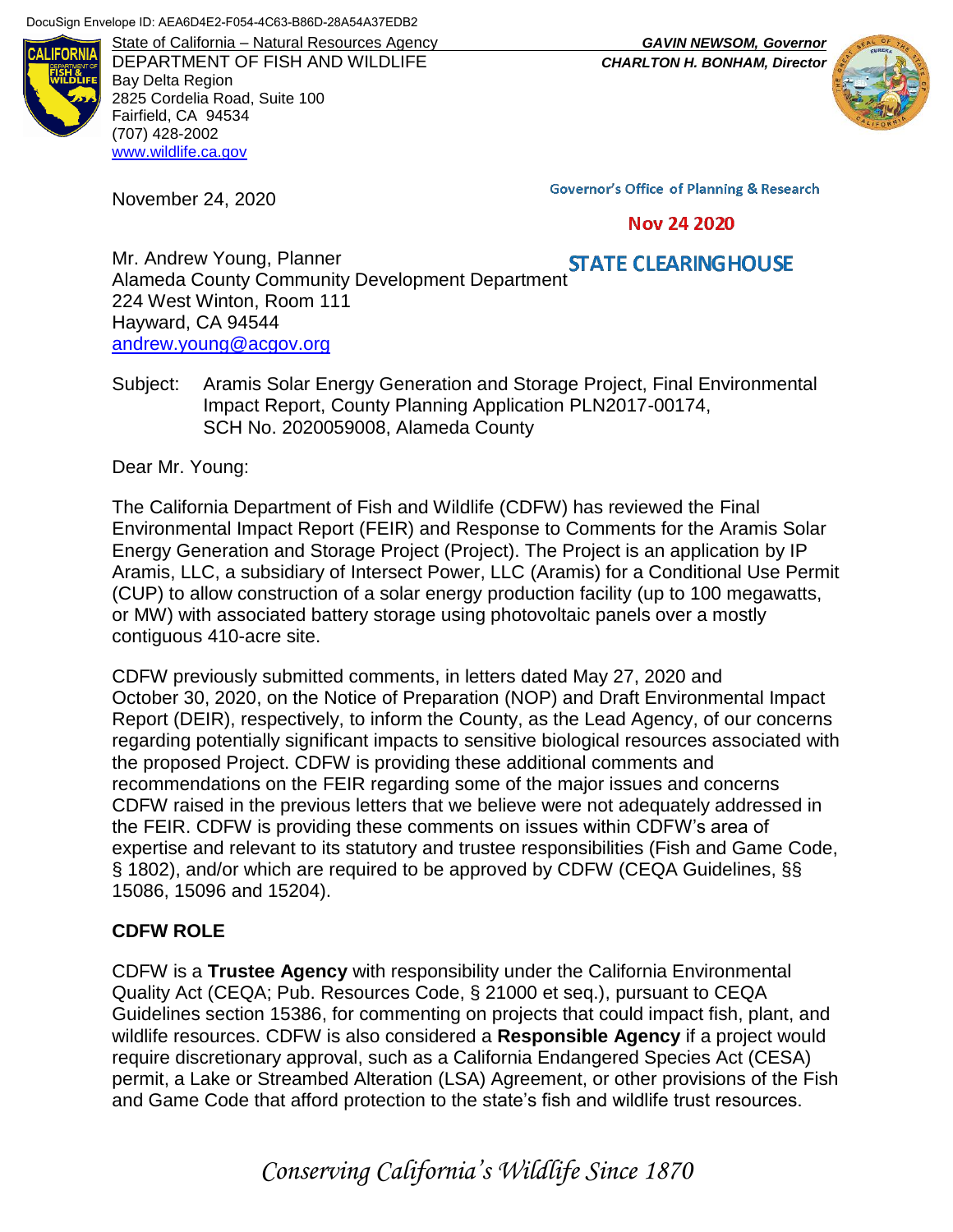## **REGULATORY REQUIREMENTS**

### **California Endangered Species Act**

The "take" of CESA listed plants and animals is prohibited without a CDFW-issued permit. Issuance of a CESA Permit is subject to CEQA documentation; the CEQA document must specify impacts, mitigation measures, and a mitigation monitoring and reporting program. If the Project will impact CESA listed species, early consultation is encouraged, as significant modification to the Project and mitigation measures may be required in order to obtain a CESA Permit. Fish and Game Code section 86 defines take as hunt, pursue, catch, capture, or kill or attempt to hunt, pursue, catch, capture or kill.

CEQA requires a Mandatory Finding of Significance if a project is likely to substantially restrict the range or reduce the population of a threatened or endangered species. (Pub. Resources Code, §§ 21001, subd. (c), 21083; CEQA Guidelines, §§ 15065,15380, and 15064). Impacts must be avoided or mitigated to less-than-significant levels unless the CEQA Lead Agency makes and supports Findings of Overriding Consideration (FOC). The CEQA Lead Agency's FOC does not substitute for or alter the force and effect of Fish and Game Code section 2080, which prohibits the "take" of a listed species without a CDFW-issued Permit.

### **Lake and Streambed Alteration**

CDFW requires an LSA Notification, pursuant to Fish and Game Code section 1600 et. seq., for project activities affecting lakes or streams and associated riparian habitat. Notification is required for any activity that may substantially divert or obstruct the natural flow; change or use material from the bed, channel, or bank including associated riparian or wetland resources; or deposit or dispose of material where it may pass into a river, lake or stream. Work within ephemeral streams, washes, watercourses with a subsurface flow, and floodplains are subject to notification requirements. CDFW will consider the CEQA document for the Project and may issue an LSA Agreement. An LSA Agreement may include measures that CDFW deems necessary to protect fish and wildlife resources. At its discretion, CDFW may choose to not execute the final LSA Agreement (or CESA Permit) until it has complied with CEQA as a Responsible Agency.

### **PROJECT DESCRIPTION SUMMARY**

**Proponent:** IP Aramis, LLC, a subsidiary of Intersect Power, LLC

**Description and Location:** The Project includes construction and operation of a mixeduse renewable energy project using photovoltaic (PV) panels capable of generating, storing, and dispatching clean energy on up to 410 acres located in unincorporated Alameda County in the North Livermore area, approximately 2.25 miles north of the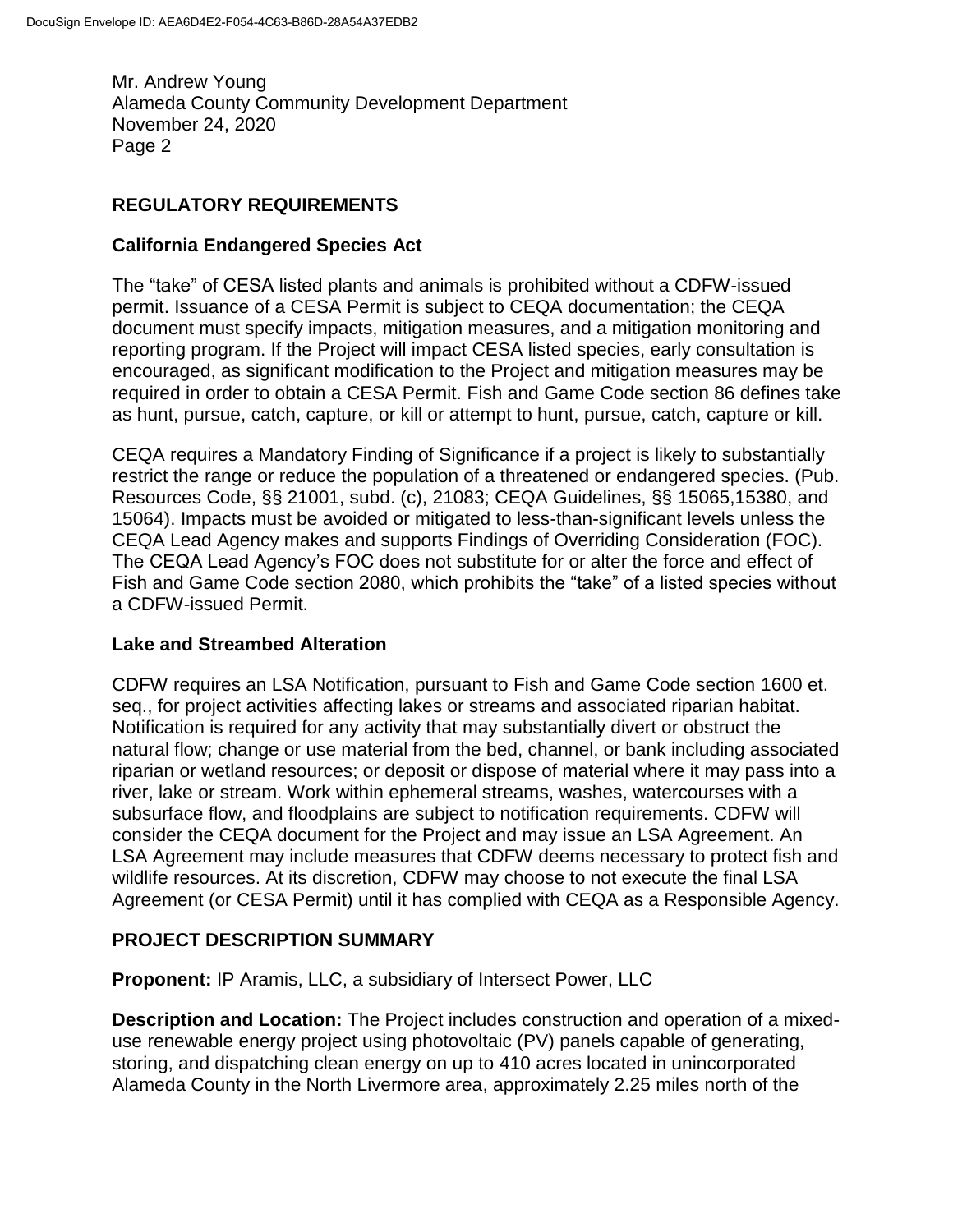Livermore city limits and Interstate 580. The site is composed of large portions of four privately-owned parcels.

The FEIR states the individual PV modules would be arranged in rows onto a singleaxis tracker racking system, which would in turn be affixed to steel piles. Each row (or array) would track the sun during the day, from east to west, to optimize power generation of the facility. The arrays would be connected by low-voltage underground or above-ground electrical wiring to a central inverter station or to string inverters located throughout the facility.

### **COMMENTS AND RECOMMENDATIONS**

CDFW offers the below comments and recommendations on the Project's significant, or potentially significant, direct and indirect impacts on fish and wildlife (biological) resources, specifically the federally and State threatened California tiger salamander (*Ambystoma californiense*) and State Species of Special Concern western burrowing owl (*Athene cunicularia*), for the Administrative Record.

CDFW appreciates the FEIR acknowledging that the proposed Project will result in 253.33 acres of temporary impacts and 14.44 acres of permanent impacts to annual grassland habitat. As stated in both previous letters this habitat type may be used by several special-status species, including the CESA listed (threatened) California tiger salamander, the federally threatened and State Species of Special Concern California red-legged frog (*Rana draytonii*), grassland birds such as western burrowing owl, State Species of Special Concern northern harrier (*Circus cyaneus*), other species such as western meadowlark (*Sturnella neglecta*) and horned lark (*Eremophila alpestris praticola*), and mammals such as the federally endangered and State threatened San Joaquin kit fox (*Vulpes macrotis mutica*), and the State Species of Special Concern American badger (*Taxidea taxus*).

The County asserts, in the response to comments in the FEIR, Volume I, p. 92, that based on "years of biological surveys, including protocol surveys, the site is not known to be used by" California tiger salamander but acknowledges the site could potentially be used for dispersal and *upland refugia*.

First, based on the description of habitat located within the proposed Project area, CDFW would like to point out that, in Alameda County, thousands of occurrences of California tiger salamanders have been documented in grasslands similar to the habitat present on the Project site.

Second, known (CDFW 2020) or potential breeding ponds (Google Earth 2020) are located within dispersal distance (1.3 miles) of the Project site. For example, the Eagle Ridge Preserve which is located just over the western property boundary of the proposed Project documented California tiger salamander breeding during pond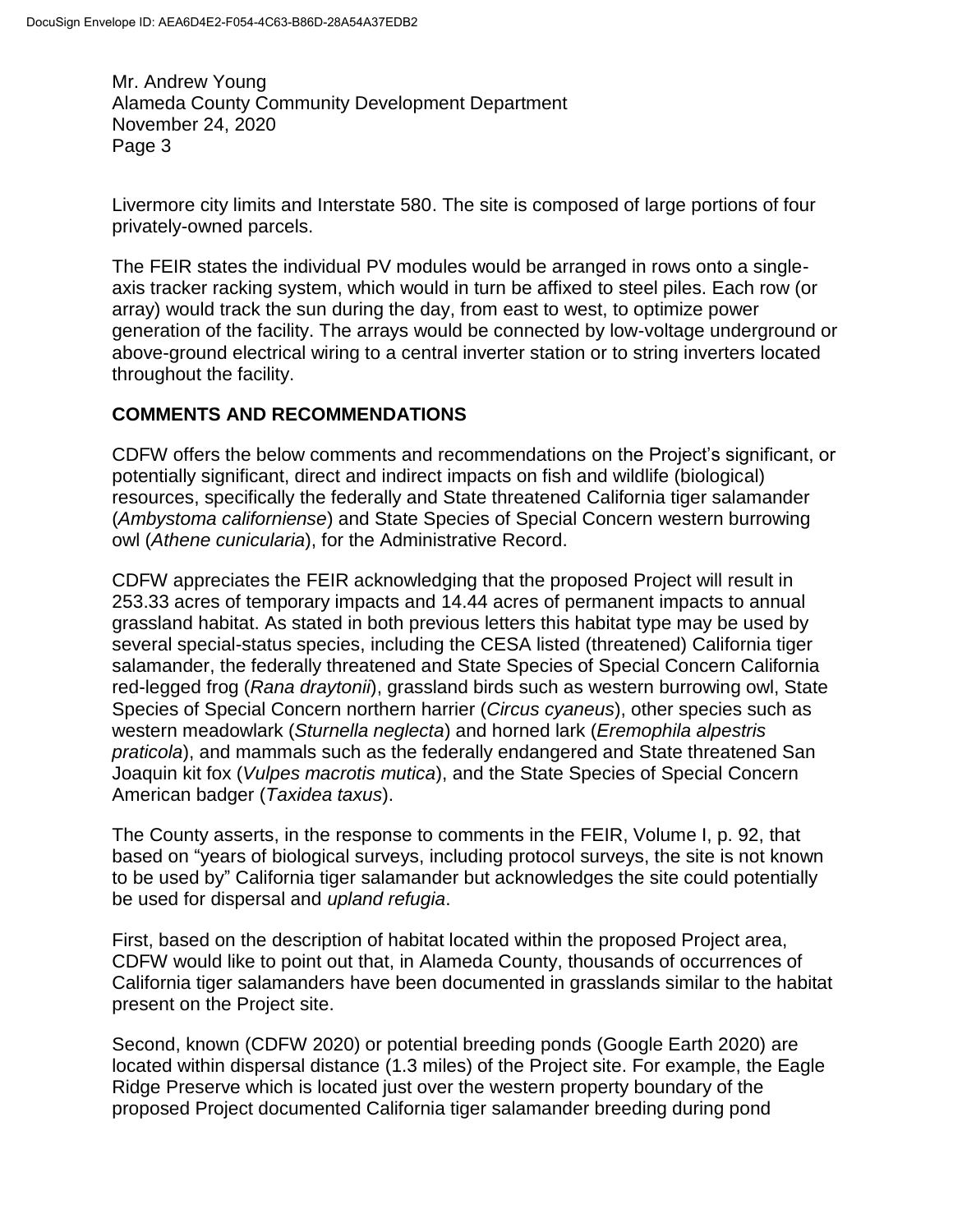surveys in 2014. Also, less than one mile to the east of the proposed Project site over 110 California tiger salamanders were found between October 2017 and mid-February 2018, on the site of another project, which recognized their presence and obtained a CESA Permit for take of California tiger salamander. The tiger salamanders were found by biological monitors either in burrows during burrow excavations prior to ground disturbance or during evening surveys along the exclusion fence and straw wattles. The tiger salamanders were found along both sides of the fencing and wattles suggesting they were migrating to and away from an off-site breeding pond. The area where the tiger salamanders were found was characterized as "ruderal" and "dryland farmed."

As described in the example above, the majority of the juvenile and adult tiger salamanders found on over two dozen project sites covered by CESA Permits in Alameda County have been along wildlife exclusion fencing or straw wattles. A minority have been found during ground disturbing activities (e.g. trenching, augering), under vehicles, or in anthropogenic refugia such as irrigation vaults. To our knowledge, CDFW has no record of any adult or juvenile tiger salamanders found in Alameda County during pre-construction surveys or habitat assessment surveys (botanical surveys or other biological surveys) except those conducted at breeding ponds. Therefore, it is not surprising that no tiger salamanders were found during the biological reconnaissance surveys, California red-legged frog protocol surveys [which according to the Biological Resources Technical Report, Appendix E, were limited to the aquatic (stream and wetland) habitat on and directly adjacent to the Project site], botanical surveys and burrowing owl surveys conducted at the Project site. While, based on the habitat assessment included in the DEIR, no suitable California tiger salamander breeding habitat is located on the Project site; however, as described above, known breeding ponds are located within tiger salamander dispersal distance and the surveys conducted as part of the proposed Project are not sufficient to confirm absence of salamanders on the Project site.

As stated in the CDFW comment letter on the DEIR, California tiger salamanders spend much of their lives in underground retreats, often in burrowing mammal (ground squirrel, pocket gopher, and other burrowing mammal) burrows (USFWS 2004). California tiger salamanders are only known to be active on the surface of the terrestrial habitat 1) during juvenile dispersal into the uplands and adult breeding during fall and winter rain events and 2) when metamorphs emerge from the pond in the spring and summer (Searcy and Shaffer 2011). Based on their life history, it is highly unlikely any salamanders would be found during pre-construction surveys unless the surveys included actions such as, burrow excavation, pitfall traps and drift fencing over multiple seasons, as authorized under CESA. Further, immature salamanders may not migrate to a breeding pond and instead remain in the upland until they are sexually mature, which could be between 3-5 years, so they would be undetected in a pre-construction survey and could be killed or injured during Project activities. Due to the close proximity of a number of potential breeding ponds, it is *highly likely* that tiger salamanders are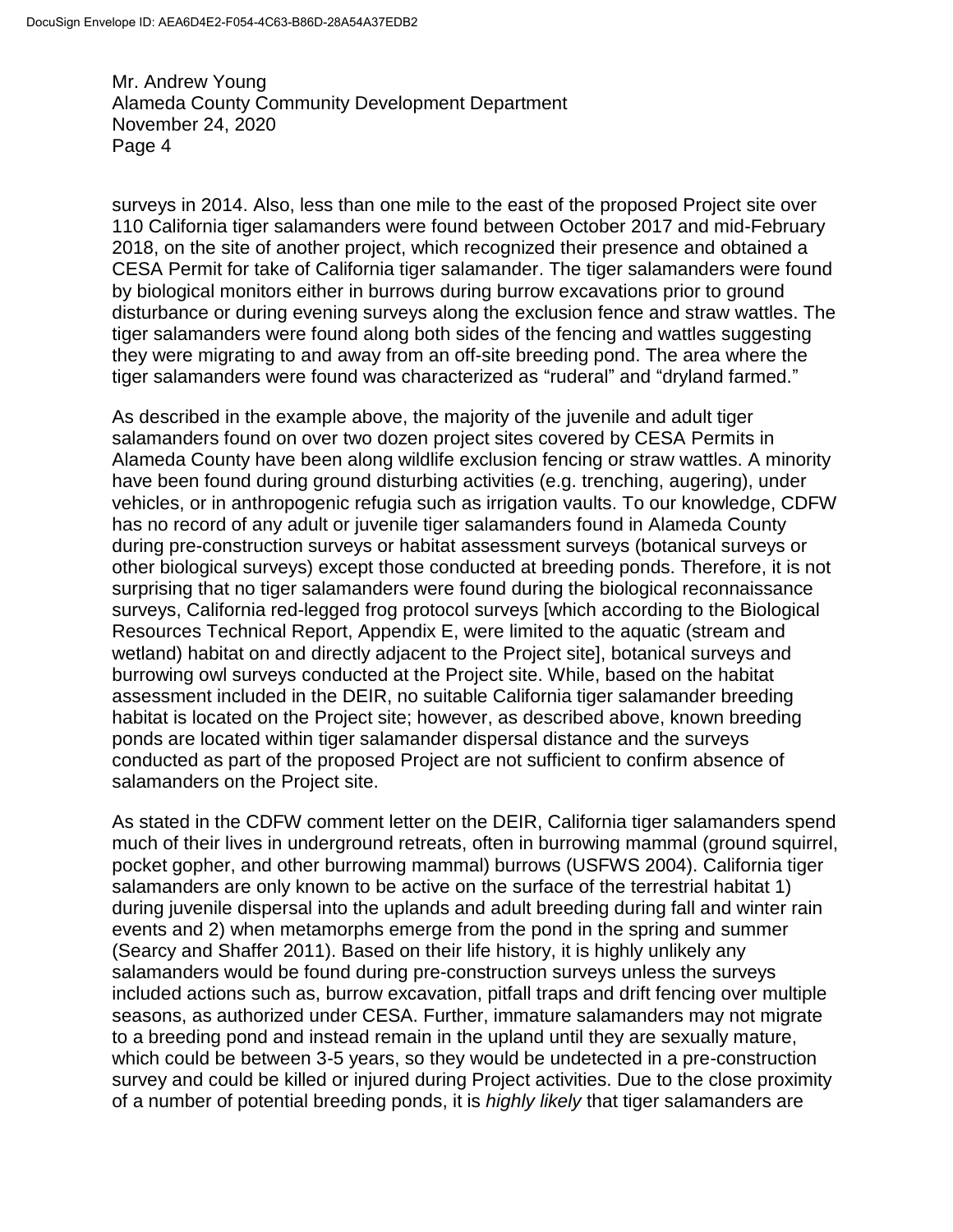dispersed throughout the entire Project site and would be killed or injured during Project activities. CDFW recommends that the Project proponent should therefore assume presence of California tiger salamander over the entire Project site and obtain federal and state take permits and provide compensatory mitigation for impacts to specialstatus species.

Therefore, due to the close proximity of breeding ponds, CDFW considers it highly likely that California tiger salamanders are dispersing throughout the Project site and would be present during Project construction.

The FEIR and response to comments asserts that if certain minimization measures are taken, no take would occur. CDFW advises that the minimization measures in the FEIR are not adequate to completely avoid take of California tiger salamander.

Exclusion fencing, for example, is not 100 percent effective in excluding tiger salamanders from a project site since the fencing can be knocked over by cattle or blown over during rain events and tiger salamanders can enter a project site before fence repairs are completed. There are several CESA permitted projects in Alameda County that have found eggs and larvae inside the exclusion fence on the Project site *after* the site had been mass graded. It is thought that the tiger salamanders entered the site during a rain event after part of the fence blew down, which allowed them to deposit eggs in ponded water.

Regarding the tiger salamanders that may already be on the site or come to be on the site, one-way funnels may be a helpful *minimization* measure, but evidence indicates they are not entirely effective at preventing take. It is incorrect to assume that escape funnels will always be used by every tiger salamander attempting to leave the site and that all tiger salamanders on the site will even attempt to leave. CDFW has documented instances on project sites where exclusion fencing with exit funnels were not used by tiger salamanders. One site conducted "pre-construction surveys" and found no tiger salamanders. In May, biological monitors began finding desiccated salamanders along the exclusion fence. Even after corrective measures were in place (installation of pit fall traps), by the end of the project (10 months later), they had observed over 1,000 tiger salamanders and had relocated 947 tiger salamanders with a mortality of 67 individuals. There are also anecdotal observations (Elias 2018) that tiger salamanders may enter an escape funnel when they have limited choices (like in a pen) but some may not exit the funnels. This same experiment also documented tiger salamanders climbing exclusion fencing. In addition, CDFW staff has also observed escape funnels improperly installed where the funnel is placed too high and out of sight or out of reach by tiger salamanders. Since tiger salamanders do not flee construction sites like a mammal might do when humans are present, we would expect them to only leave their underground refugia during nighttime rain events. Even if 100 percent of tiger salamanders within the Project site attempted to migrate to an off-site breeding pond it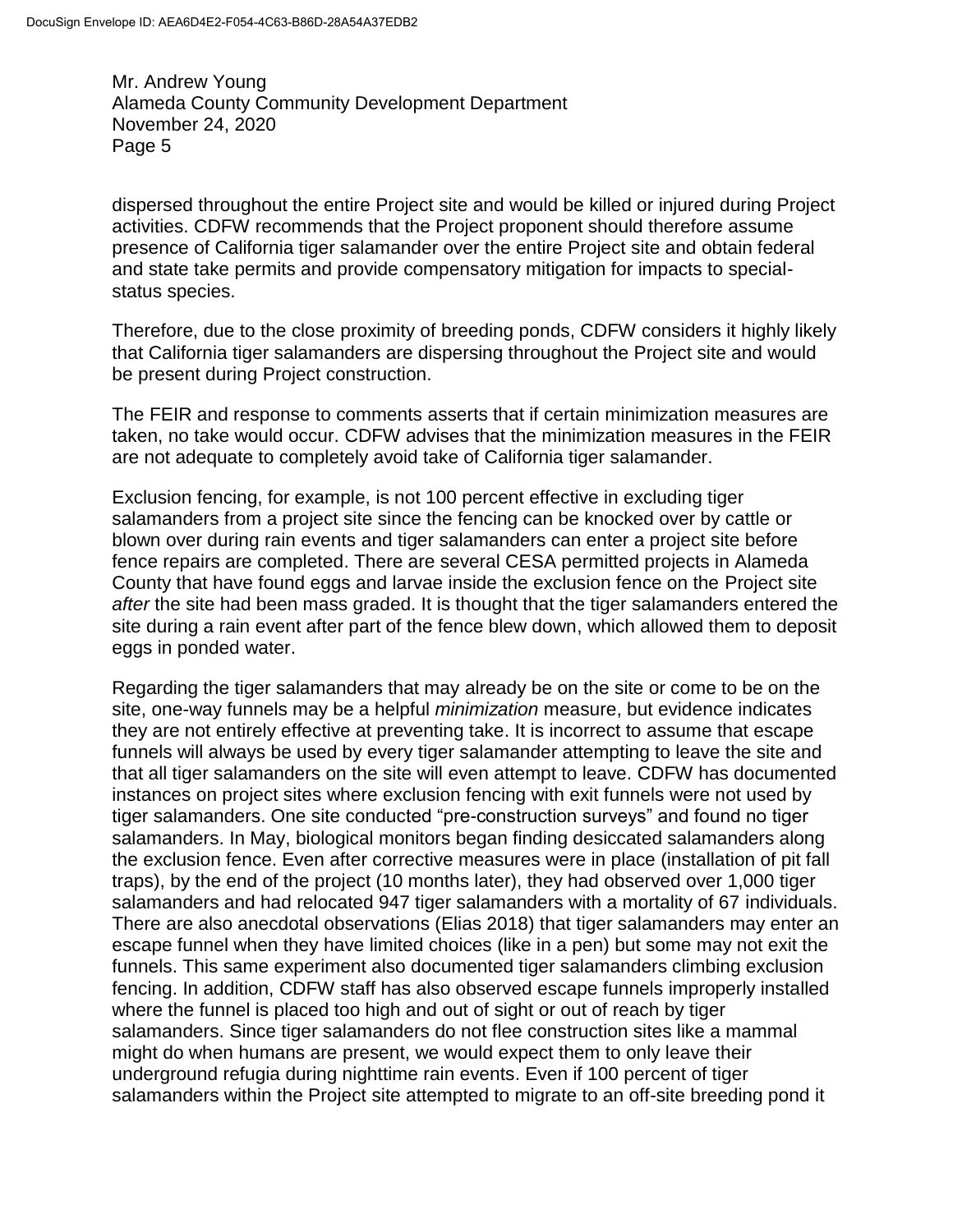is highly likely some, if not all, could be trapped along the exclusion fence resulting in predation or desiccation. Furthermore, these situations typically involve capture and handling of tiger salamander individuals which is a form of take and must be covered under an Incidental Take Permit (ITP) to avoid a violation under CESA.

As stated above, CEQA requires a Mandatory Finding of Significance if a project is likely to substantially restrict the range or *reduce the population* of a threatened or endangered species. Due to the life history of California tiger salamanders and the fact that they spend a significant portion of their lives underground, it is difficult to determine the exact number of individuals killed by construction-related projects; however, it is probable that implementation of large-scale projects, such as the proposed Project, would result in mortality of tiger salamanders and reduce the population.

CDFW is also concerned with the FEIR's lack of fully addressing the proposed Project's potential impacts on burrowing owls and our concerns outlined in our previous comment letters and incorporating our recommendations. As previously stated, CDFW believes that the proposed Project may adversely impact burrowing owl by resulting in nest abandonment, loss of young and reduced health and vigor of chicks (resulting in reduced survival rates), permanent and/or temporary loss of nesting and foraging habitat, and breeding and foraging disturbance. To ensure impacts to burrowing owl are mitigated to less-than-significant levels, CDFW highly recommends inclusion of compensatory mitigation at a minimum of a 3:1 mitigation ratio (conservation to loss) for permanent impacts to habitat, and a 1:1 ratio for temporary impacts to burrowing owl habitats.

CDFW advises that the Project proponent obtain a CESA Permit (pursuant to Fish and Game Code Section 2080 et seq.) for California tiger salamander in advance of Project implementation. Seeking take authorization close to the start of Project construction could result in significant delays in implementing the Project. Issuance of a CESA Permit is subject to CEQA documentation; therefore, the FEIR should specify impacts, mitigation measures, and fully describe a mitigation, monitoring and reporting program.

More information on the CESA permitting process can be found on the CDFW website at [https://www.wildlife.ca.gov/Conservation/CESA.](https://www.wildlife.ca.gov/Conservation/CESA)

### **CONCLUSION**

CDFW appreciates the opportunity to comment on the FEIR and add to the Administrative Record to assist the County in identifying and mitigating Project impacts on biological resources.

Questions regarding this letter or further coordination should be directed to Ms. Marcia Grefsrud, Environmental Scientist, at (707) 644-2812 or